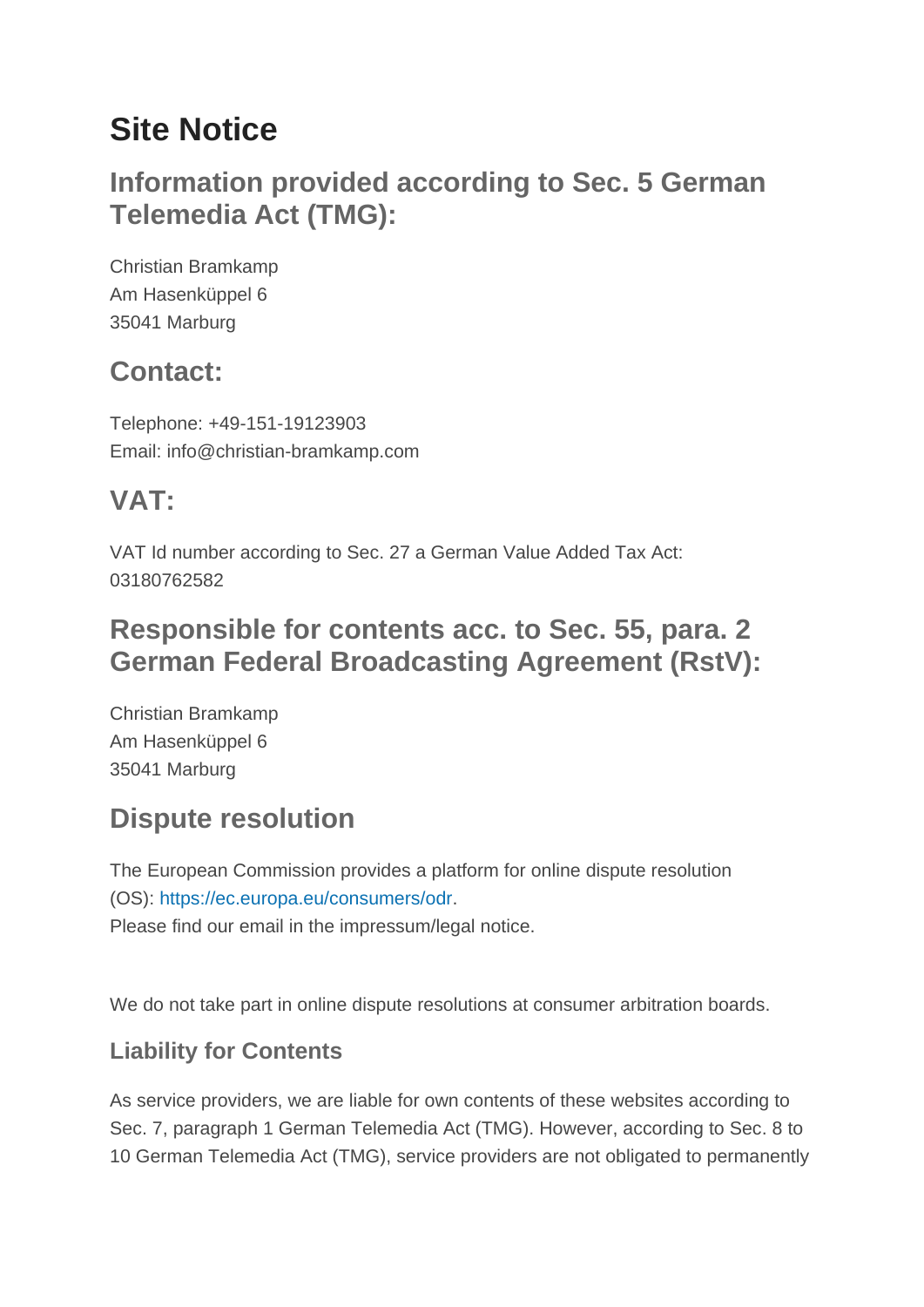monitor submitted or stored information or to search for evidences that indicate illegal activities.

Legal obligations to removing information or to blocking the use of information remain unchallenged. In this case, liability is only possible at the time of knowledge about a specific violation of law. Illegal contents will be removed immediately at the time we get knowledge of them.

### **Liability for Links**

Our offer includes links to external third party websites. We have no influence on the contents of those websites, therefore we cannot guarantee for those contents. Providers or administrators of linked websites are always responsible for their own contents.

The linked websites had been checked for possible violations of law at the time of the establishment of the link. Illegal contents were not detected at the time of the linking. A permanent monitoring of the contents of linked websites cannot be imposed without reasonable indications that there has been a violation of law. Illegal links will be removed immediately at the time we get knowledge of them.

### **Copyright**

Contents and compilations published on these websites by the providers are subject to German copyright laws. Reproduction, editing, distribution as well as the use of any kind outside the scope of the copyright law require a written permission of the author or originator. Downloads and copies of these websites are permitted for private use only.

The commercial use of our contents without permission of the originator is prohibited.

Copyright laws of third parties are respected as long as the contents on these websites do not originate from the provider. Contributions of third parties on this site are indicated as such. However, if you notice any violations of copyright law, please inform us. Such contents will be removed immediately.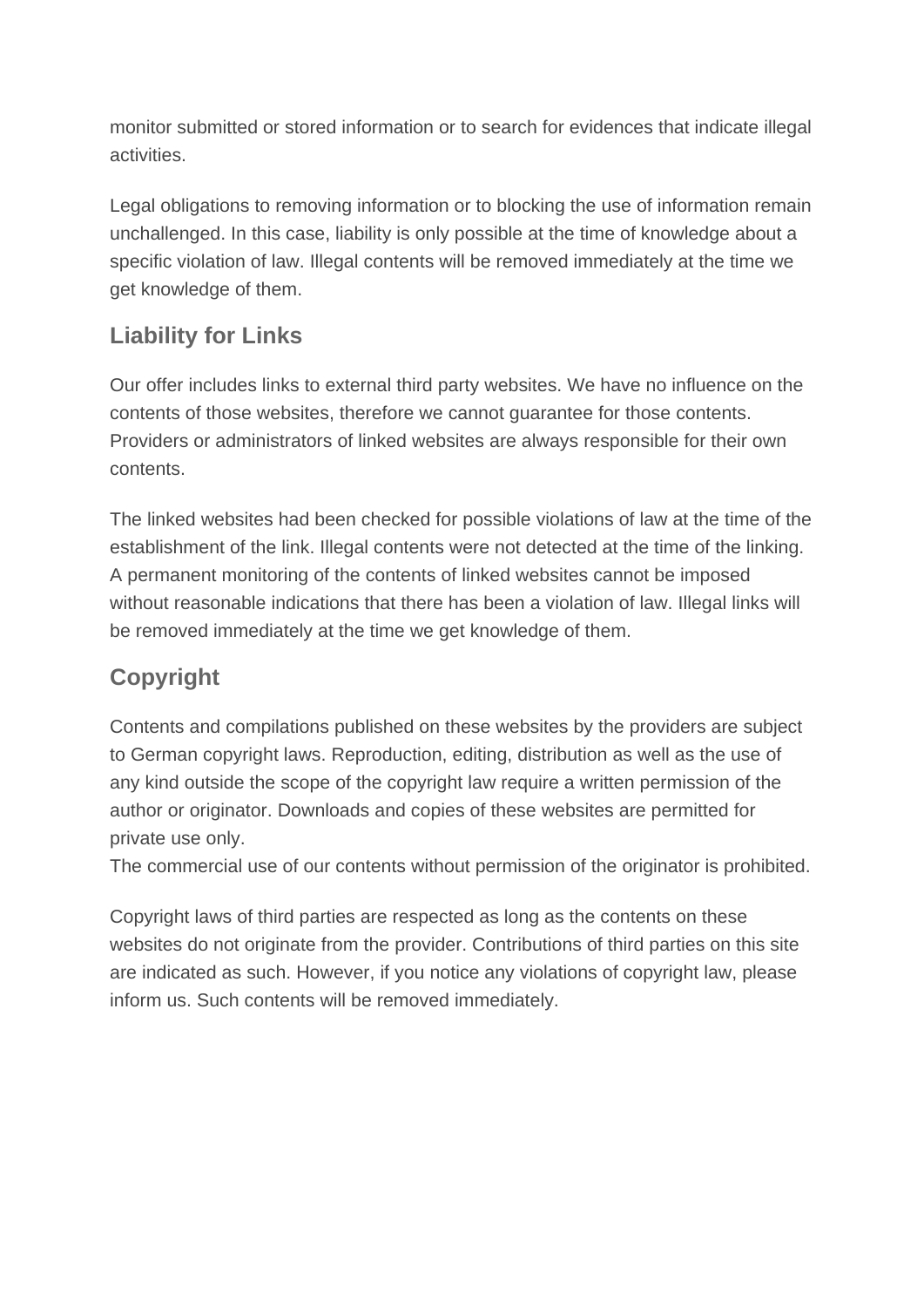# **Privacy Policy**

# **1. An overview of data protection**

#### **General**

The following gives a simple overview of what happens to your personal information when you visit our website. Personal information is any data with which you could be personally identified. Detailed information on the subject of data protection can be found in our privacy policy found below.

#### **Data collection on our website**

#### **Who is responsible for the data collection on this website?**

The data collected on this website are processed by the website operator. The operator's contact details can be found in the website's required legal notice.

#### **How do we collect your data?**

Some data are collected when you provide it to us. This could, for example, be data you enter on a contact form.

Other data are collected automatically by our IT systems when you visit the website. These data are primarily technical data such as the browser and operating system you are using or when you accessed the page. These data are collected automatically as soon as you enter our website.

#### **What do we use your data for?**

Part of the data is collected to ensure the proper functioning of the website. Other data can be used to analyze how visitors use the site.

#### **What rights do you have regarding your data?**

You always have the right to request information about your stored data, its origin, its recipients, and the purpose of its collection at no charge. You also have the right to request that it be corrected, blocked, or deleted. You can contact us at any time using the address given in the legal notice if you have further questions about the issue of privacy and data protection. You may also, of course, file a complaint with the competent regulatory authorities.

### **Analytics and third-party tools**

When visiting our website, statistical analyses may be made of your surfing behavior. This happens primarily using cookies and analytics. The analysis of your surfing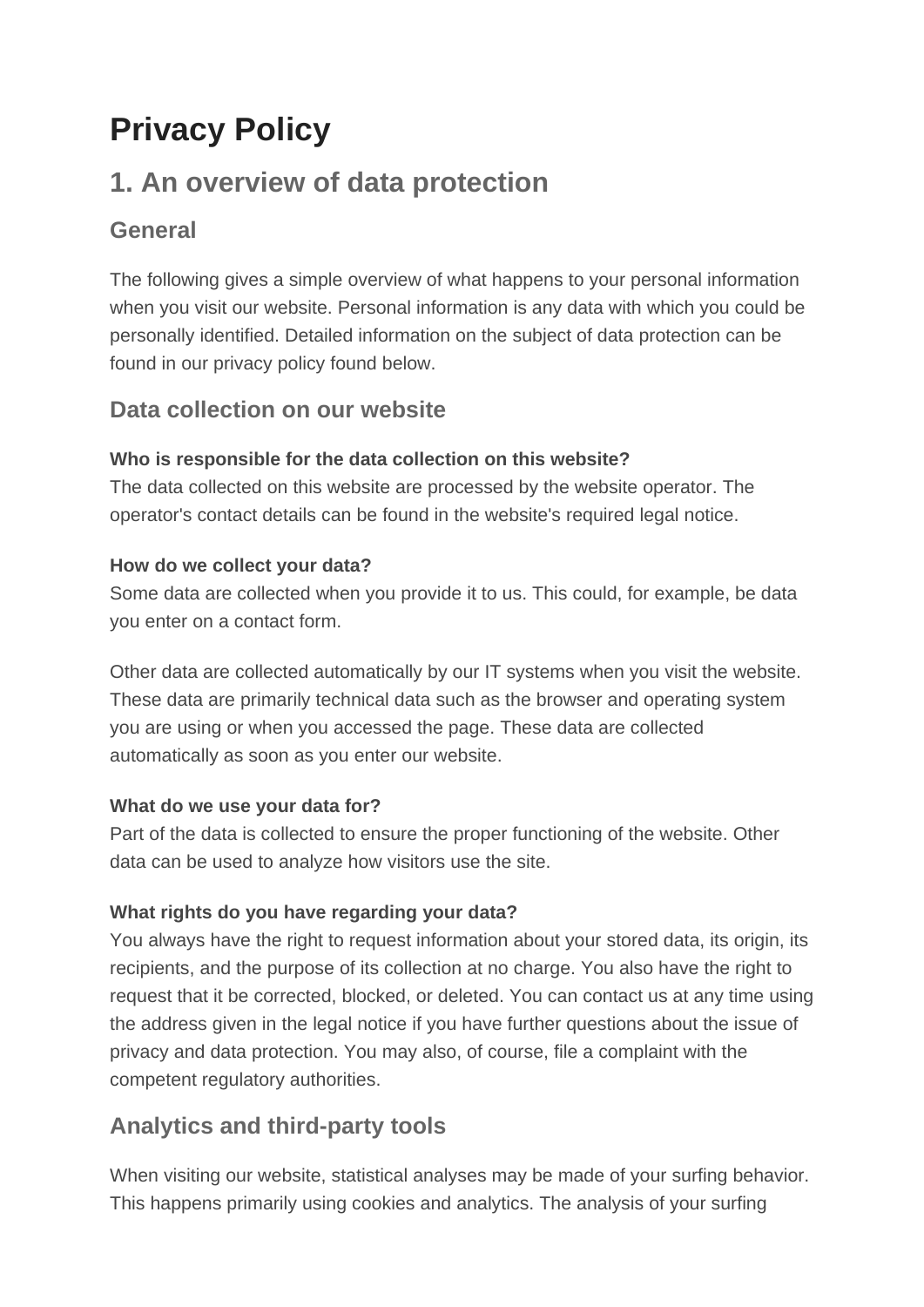behavior is usually anonymous, i.e. we will not be able to identify you from this data. You can object to this analysis or prevent it by not using certain tools. Detailed information can be found in the following privacy policy.

You can object to this analysis. We will inform you below about how to exercise your options in this regard.

# **2. General information and mandatory information**

#### **Data protection**

The operators of this website take the protection of your personal data very seriously. We treat your personal data as confidential and in accordance with the statutory data protection regulations and this privacy policy.

If you use this website, various pieces of personal data will be collected. Personal information is any data with which you could be personally identified. This privacy policy explains what information we collect and what we use it for. It also explains how and for what purpose this happens.

Please note that data transmitted via the internet (e.g. via email communication) may be subject to security breaches. Complete protection of your data from third-party access is not possible.

#### **Notice concerning the party responsible for this website**

The party responsible for processing data on this website is:

Christian Bramkamp Am Hasenküppel 6 35041 Marburg

Telephone: +49-151-19123903 Email: info@christian-bramkamp.com

The responsible party is the natural or legal person who alone or jointly with others decides on the purposes and means of processing personal data (names, email addresses, etc.).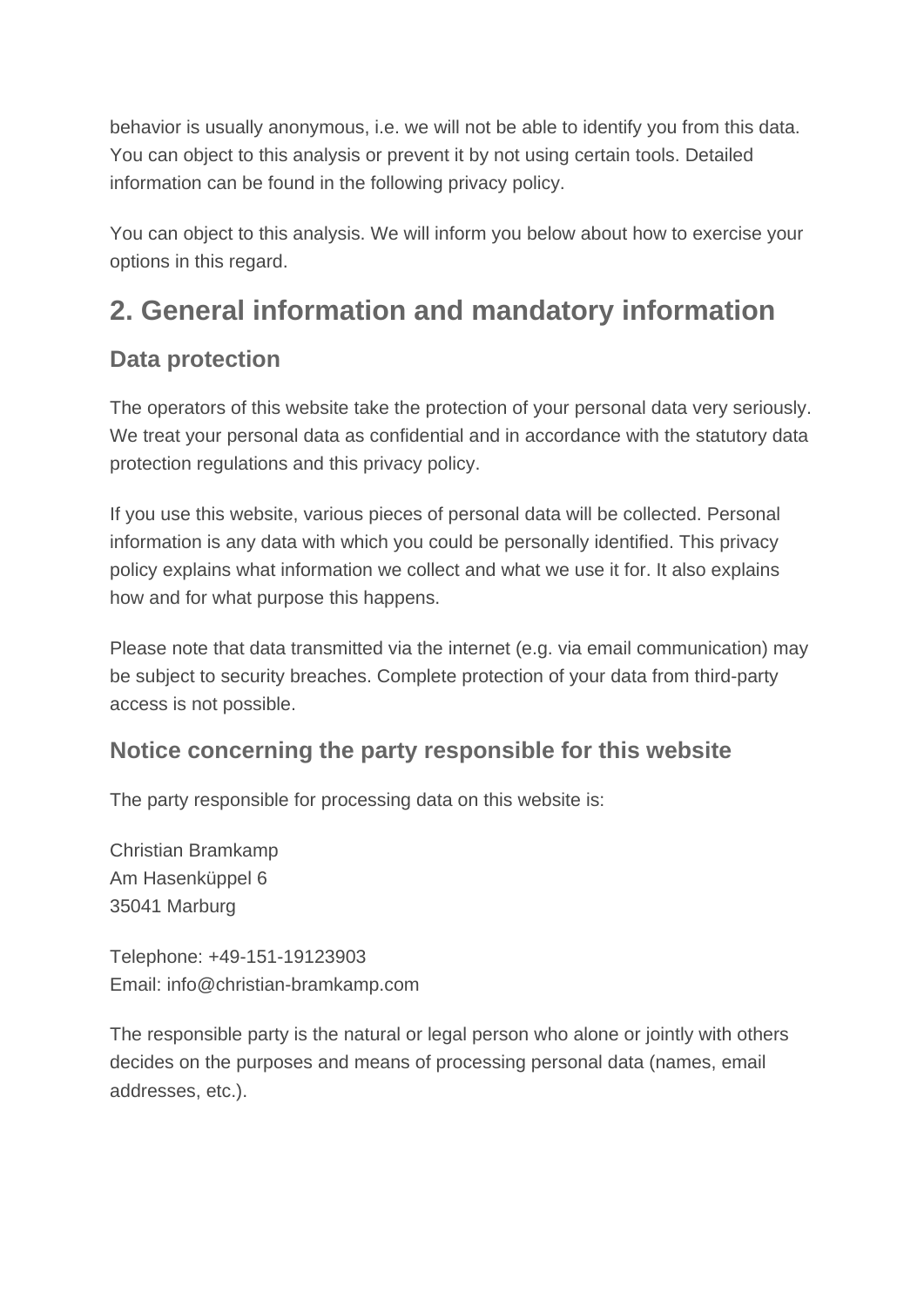### **Revocation of your consent to the processing of your data**

Many data processing operations are only possible with your express consent. You may revoke your consent at any time with future effect. An informal email making this request is sufficient. The data processed before we receive your request may still be legally processed.

### **Right to file complaints with regulatory authorities**

If there has been a breach of data protection legislation, the person affected may file a complaint with the competent regulatory authorities. The competent regulatory authority for matters related to data protection legislation is the data protection officer of the German state in which our company is headquartered. A list of data protection officers and their contact details can be found at the following link: https://www.bfdi.bund.de/DE/Infothek/Anschriften\_Links/anschriften\_linksnode.html.

### **Right to data portability**

You have the right to have data which we process based on your consent or in fulfillment of a contract automatically delivered to yourself or to a third party in a standard, machine-readable format. If you require the direct transfer of data to another responsible party, this will only be done to the extent technically feasible.

### **SSL or TLS encryption**

This site uses SSL or TLS encryption for security reasons and for the protection of the transmission of confidential content, such as the inquiries you send to us as the site operator. You can recognize an encrypted connection in your browser's address line when it changes from "http://" to "https://" and the lock icon is displayed in your browser's address bar.

If SSL or TLS encryption is activated, the data you transfer to us cannot be read by third parties.

# **3. Data collection on our website**

### **Cookies**

Some of our web pages use cookies. Cookies do not harm your computer and do not contain any viruses. Cookies help make our website more user-friendly, efficient, and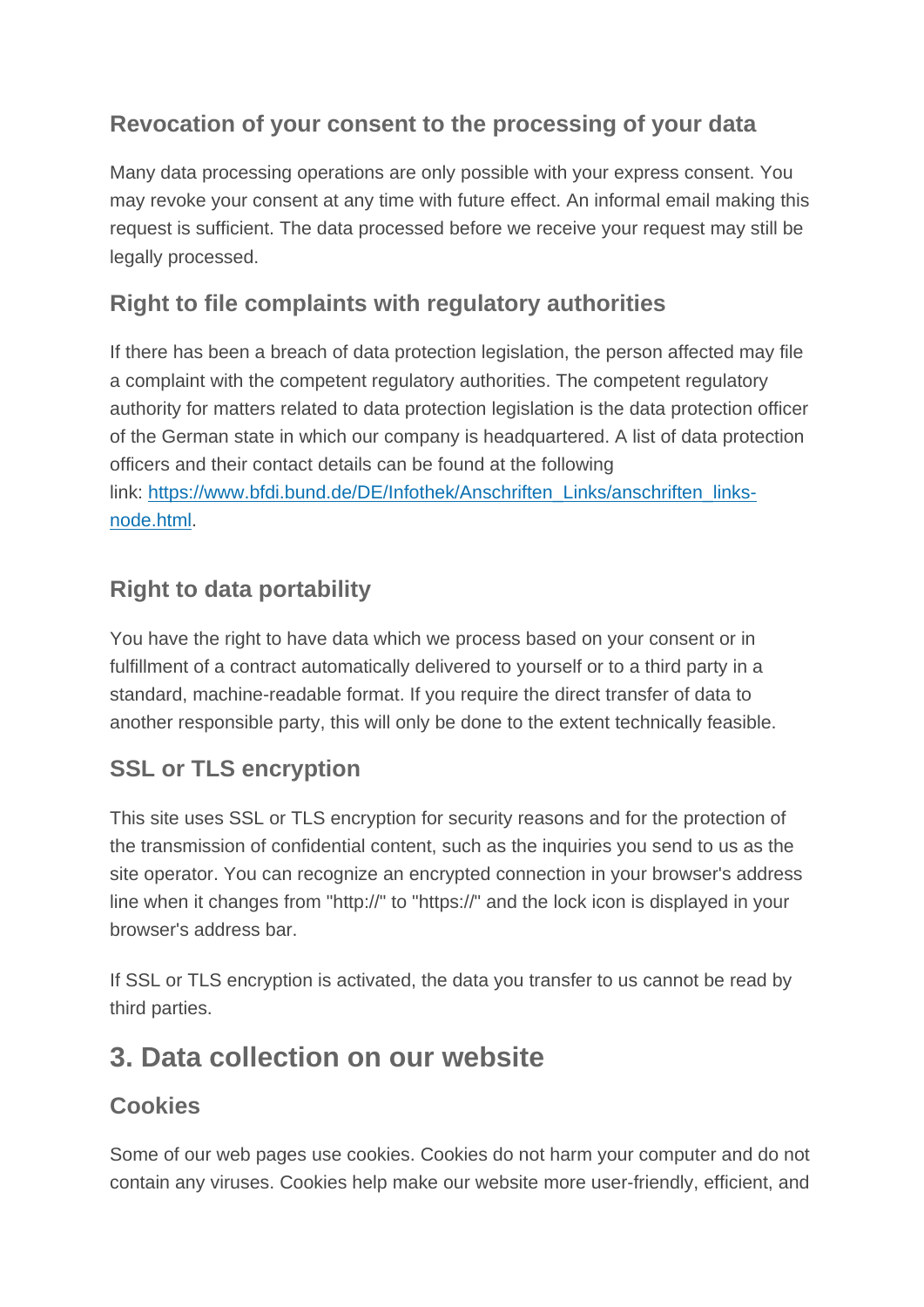secure. Cookies are small text files that are stored on your computer and saved by your browser.

Most of the cookies we use are so-called "session cookies." They are automatically deleted after your visit. Other cookies remain in your device's memory until you delete them. These cookies make it possible to recognize your browser when you next visit the site.

You can configure your browser to inform you about the use of cookies so that you can decide on a case-by-case basis whether to accept or reject a cookie. Alternatively, your browser can be configured to automatically accept cookies under certain conditions or to always reject them, or to automatically delete cookies when closing your browser. Disabling cookies may limit the functionality of this website.

Cookies which are necessary to allow electronic communications or to provide certain functions you wish to use (such as the shopping cart) are stored pursuant to Art. 6 paragraph 1, letter f of DSGVO. The website operator has a legitimate interest in the storage of cookies to ensure an optimized service provided free of technical errors. If other cookies (such as those used to analyze your surfing behavior) are also stored, they will be treated separately in this privacy policy.

#### **Server log files**

The website provider automatically collects and stores information that your browser automatically transmits to us in "server log files". These are:

- Browser type and browser version
- Operating system used
- Referrer URL
- Host name of the accessing computer
- Time of the server request
- IP address

These data will not be combined with data from other sources.

The basis for data processing is Art. 6 (1) (f) DSGVO, which allows the processing of data to fulfill a contract or for measures preliminary to a contract.

# **4. Social media**

#### **Share content via plugins (Facebook, Google+1, Twitter, etc.)**

The content on our pages can be shared on other social networks like Facebook, Twitter, or Google+. This page uses the eRecht24 Safe Sharing Tool. This tool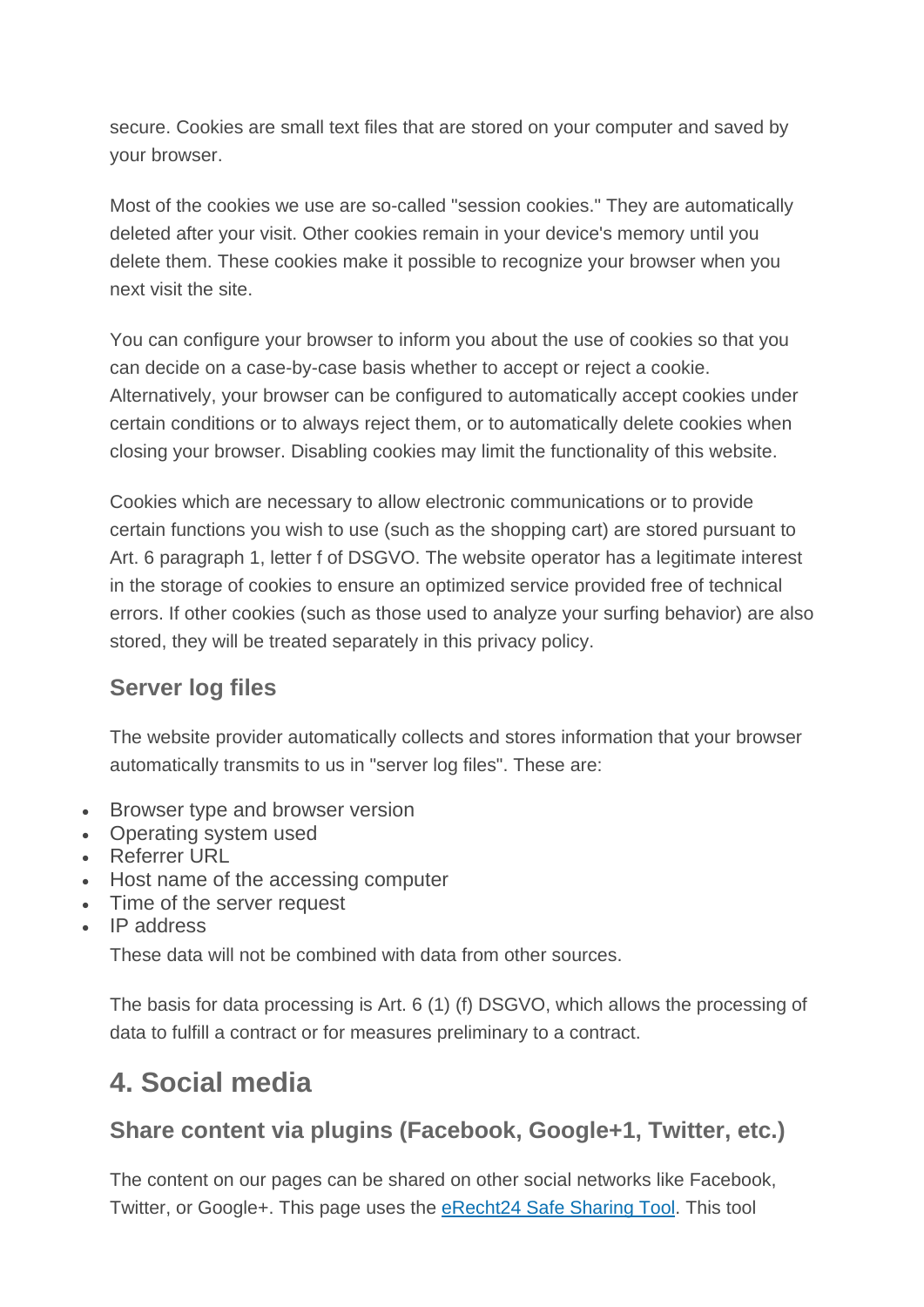establishes direct contact between the networks and users only after users click on one of these buttons. This tool does not automatically transfer user data to the operators of these platforms. If users are logged into one or more of the social networks, the Like, +1, and Share buttons for Facebook, Google+1, Twitter, etc. will display an information window in which the user can edit the text before it is sent. Our users can share the content of this page on social networks without their providers creating profiles of users' surfing behavior.

# **5. Analytics and advertising**

### **Google Analytics**

This website uses Google Analytics, a web analytics service. It is operated by Google Inc., 1600 Amphitheatre Parkway, Mountain View, CA 94043, USA.

Google Analytics uses so-called "cookies". These are text files that are stored on your computer and that allow an analysis of the use of the website by you. The information generated by the cookie about your use of this website is usually transmitted to a Google server in the USA and stored there.

Google Analytics cookies are stored based on Art. 6 (1) (f) DSGVO. The website operator has a legitimate interest in analyzing user behavior to optimize both its website and its advertising.

#### **IP anonymization**

We have activated the IP anonymization feature on this website. Your IP address will be shortened by Google within the European Union or other parties to the Agreement on the European Economic Area prior to transmission to the United States. Only in exceptional cases is the full IP address sent to a Google server in the US and shortened there. Google will use this information on behalf of the operator of this website to evaluate your use of the website, to compile reports on website activity, and to provide other services regarding website activity and Internet usage for the website operator. The IP address transmitted by your browser as part of Google Analytics will not be merged with any other data held by Google.

#### **Browser plugin**

You can prevent these cookies being stored by selecting the appropriate settings in your browser. However, we wish to point out that doing so may mean you will not be able to enjoy the full functionality of this website. You can also prevent the data generated by cookies about your use of the website (incl. your IP address) from being passed to Google, and the processing of these data by Google, by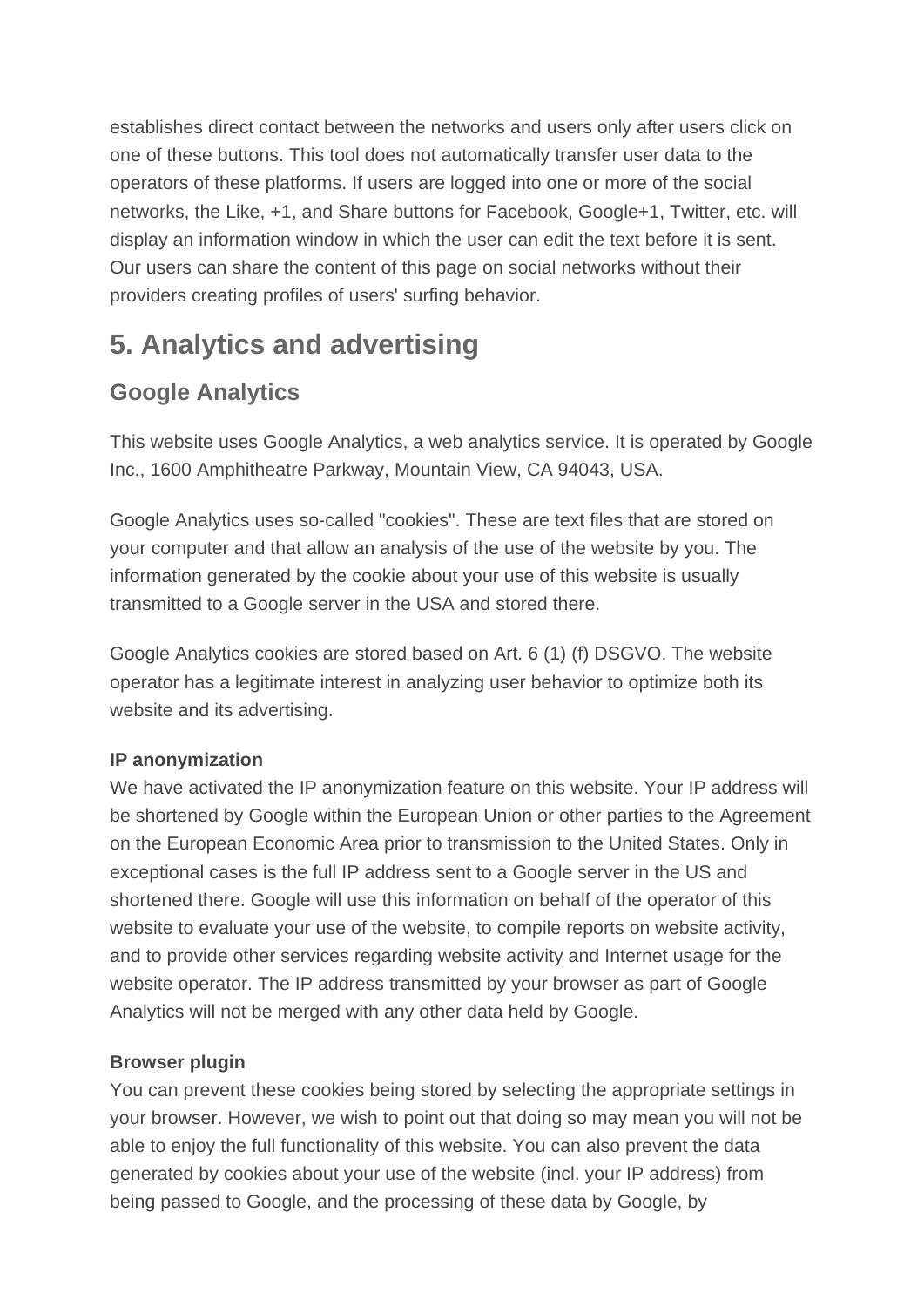downloading and installing the browser plugin available at the following link: https://tools.google.com/dlpage/gaoptout?hl=en.

#### **Objecting to the collection of data**

You can prevent the collection of your data by Google Analytics by clicking on the following link. An opt-out cookie will be set to prevent your data from being collected on future visits to this site: Disable Google Analytics.

For more information about how Google Analytics handles user data, see Google's privacy policy: https://support.google.com/analytics/answer/6004245?hl=en.

#### **Outsourced data processing**

We have entered into an agreement with Google for the outsourcing of our data processing and fully implement the strict requirements of the German data protection authorities when using Google Analytics.

#### **Demographic data collection by Google Analytics**

This website uses Google Analytics' demographic features. This allows reports to be generated containing statements about the age, gender, and interests of site visitors. This data comes from interest-based advertising from Google and third-party visitor data. This collected data cannot be attributed to any specific individual person. You can disable this feature at any time by adjusting the ads settings in your Google account or you can forbid the collection of your data by Google Analytics as described in the section "Refusal of data collection".

#### **etracker**

Our website uses the etracker analytics service. The service is provided by etracker GmbH, Erste Brunnenstraße 1, 20459 Hamburg, Germany. This data can be used to create pseudonymous usage profiles. Cookies may be used for this purpose. Cookies are small text files stored in your local browser cache. These cookies enable the recognition of your browser. The data collected by the etracker technologies are not used to determine the personal identity of website visitors and are not compiled together with personal data related to the person referred to by the pseudonym unless expressly agreed to by the person concerned.

etracker cookies remain on your device until you delete them.

The storage of etracker cookies is based on Art. 6 (1) (f) DSGVO. The website operator has a legitimate interest in analyzing user behavior to optimize both its website and its advertising.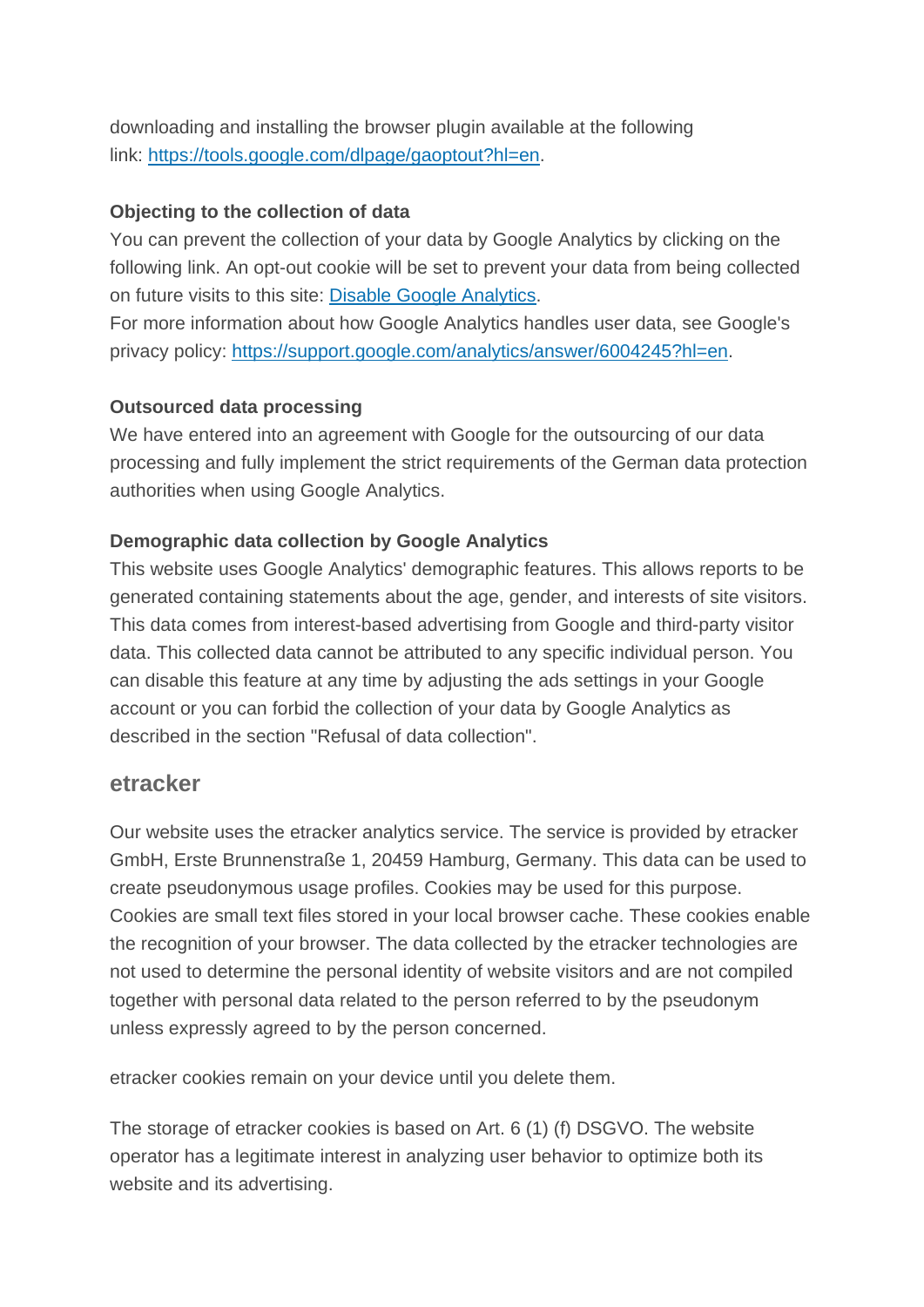You can object to the collection and storage of your data at any time with future effect. To refuse the collection and storage of your visitor data for the future, you can use the etracker opt-out cookie at the following link. This means that in the future no visitor information will be collected and stored by etracker in your browser: https://www.etracker.de/privacy?et=V23Jbb.

Using this will set an opt-out-cookie called "cntcookie" from etracker. Please do not delete this cookie if you wish your refusal to consent to remain valid. For more information, see the etracker privacy policy: https://www.etracker.com/de/datenschutz.html.

#### **Completion of an outsourced data processing contract**

We have entered into an agreement with etracker for the outsourcing of our data processing and fully implement the strict requirements of the German data protection authorities when using etracker.

#### **Google AdSense**

This website uses Google AdSense, a service for including advertisements from Google Inc. ("Google"). It is operated by Google Inc., 1600 Amphitheatre Parkway, Mountain View, CA 94043, USA.

Google AdSense uses so-called "cookies", which are text files stored in your computer that enable an analysis of the way you use the website. Google AdSense also uses so-called web beacons (invisible graphics). Through these web beacons, information such as the visitor traffic on these pages can be evaluated.

The information generated by cookies and web beacons relating to your use of this website (including your IP address), and delivery of advertising formats, is transmitted to a Google server in the US and stored there. This information can be passed on from Google to contracting parties of Google. However, Google will not merge your IP address with other data you have stored.

AdSense cookies are stored based on Art. 6 (1) (f) DSGVO. The website operator has a legitimate interest in analyzing user behavior to optimize both its website and its advertising.

You can prevent the installation of cookies by setting your browser software accordingly. Please be aware that in this case, you may not be able to make full use of all the features of this website. By using this website, you agree to the processing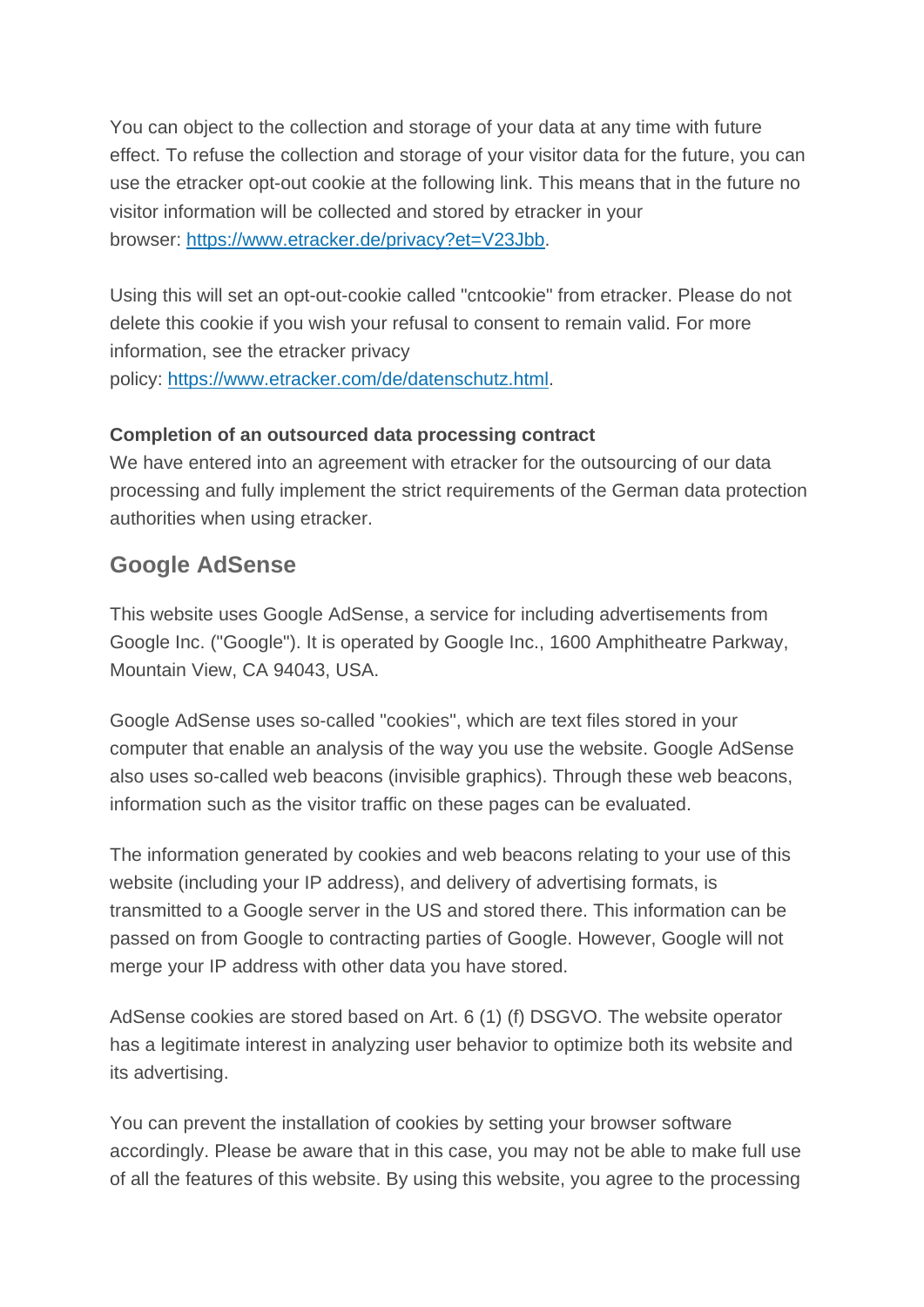of data relating to you and collected by Google as described and for the purposes set out above.

#### **Google Analytics Remarketing**

Our websites use the features of Google Analytics Remarketing combined with the cross-device capabilities of Google AdWords and DoubleClick. This service is provided by Google Inc., 1600 Amphitheater Parkway, Mountain View, CA 94043, USA.

This feature makes it possible to link target audiences for promotional marketing created with Google Analytics Remarketing to the cross-device capabilities of Google AdWords and Google DoubleClick. This allows advertising to be displayed based on your personal interests, identified based on your previous usage and surfing behavior on one device (e.g. your mobile phone), on other devices (such as a tablet or computer).

Once you have given your consent, Google will associate your web and app browsing history with your Google Account for this purpose. That way, any device that signs in to your Google Account can use the same personalized promotional messaging.

To support this feature, Google Analytics collects Google-authenticated IDs of users that are temporarily linked to our Google Analytics data to define and create audiences for cross-device ad promotion.

You can permanently opt out of cross-device remarketing/targeting by turning off personalized advertising in your Google Account; follow this link: https://www.google.com/settings/ads/onweb/.

The aggregation of the data collected in your Google Account data is based solely on your consent, which you may give or withdraw from Google per Art. 6 (1) (a) DSGVO. For data collection operations not merged into your Google Account (for example, because you do not have a Google Account or have objected to the merge), the collection of data is based on Art. 6 (1) (f) DSGVO. The website operator has a legitimate interest in analyzing anonymous user behavior for promotional purposes.

For more information and the Google Privacy Policy, go to: https://www.google.com/policies/technologies/ads/.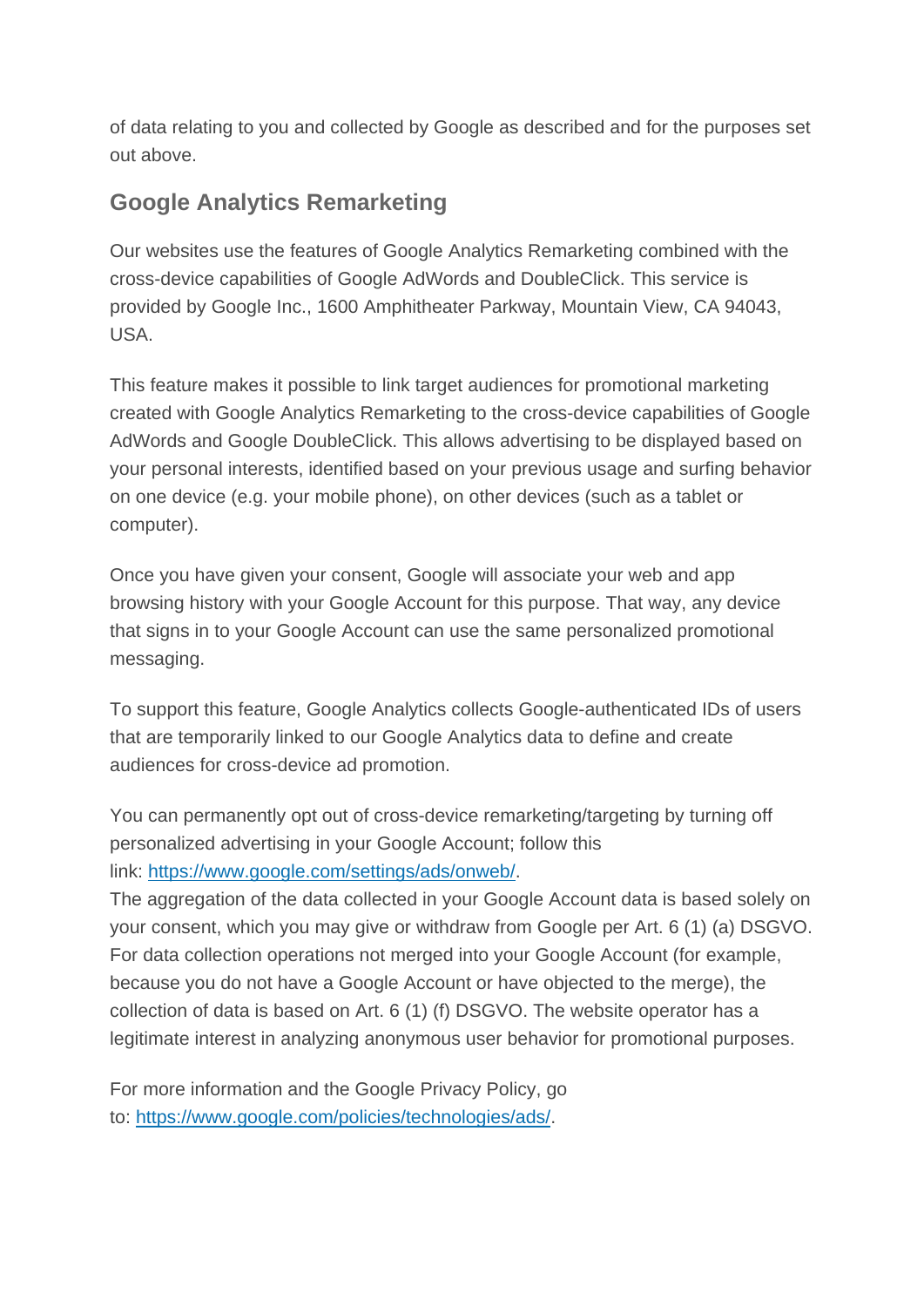### **Google AdWords and Google Conversion Tracking**

This website uses Google AdWords. AdWords is an online advertising program from Google Inc., 1600 Amphitheater Parkway, Mountain View, CA 94043, United States ("Google").

As part of Google AdWords, we use so-called conversion tracking. When you click on an ad served by Google, a conversion tracking cookie is set. Cookies are small text files that your internet browser stores on your computer. These cookies expire after 30 days and are not used for personal identification of the user. Should the user visit certain pages of the website and the cookie has not yet expired, Google and the website can tell that the user clicked on the ad and proceeded to that page.

Each Google AdWords advertiser has a different cookie. Thus, cookies cannot be tracked using the website of an AdWords advertiser. The information obtained using the conversion cookie is used to create conversion statistics for the AdWords advertisers who have opted for conversion tracking. Customers are told the total number of users who clicked on their ad and were redirected to a conversion tracking tag page. However, advertisers do not obtain any information that can be used to personally identify users. If you do not want to participate in tracking, you can opt-out of this by easily disabling the Google Conversion Tracking cookie by changing your browser settings. In doing so, you will not be included in the conversion tracking statistics.

Conversion cookies are stored based on Art. 6 (1) (f) DSGVO. The website operator has a legitimate interest in analyzing user behavior to optimize both its website and its advertising.

For more information about Google AdWords and Google Conversion Tracking, see the Google Privacy Policy: https://www.google.de/policies/privacy/. You can configure your browser to inform you about the use of cookies so that you can decide on a case-by-case basis whether to accept or reject a cookie. Alternatively, your browser can be configured to automatically accept cookies under certain conditions or to always reject them, or to automatically delete cookies when closing your browser. Disabling cookies may limit the functionality of this website.

### **Google reCAPTCHA**

We use "Google reCAPTCHA" (hereinafter "reCAPTCHA") on our websites. This service is provided by Google Inc., 1600 Amphitheater Parkway, Mountain View, CA 94043, USA ("Google").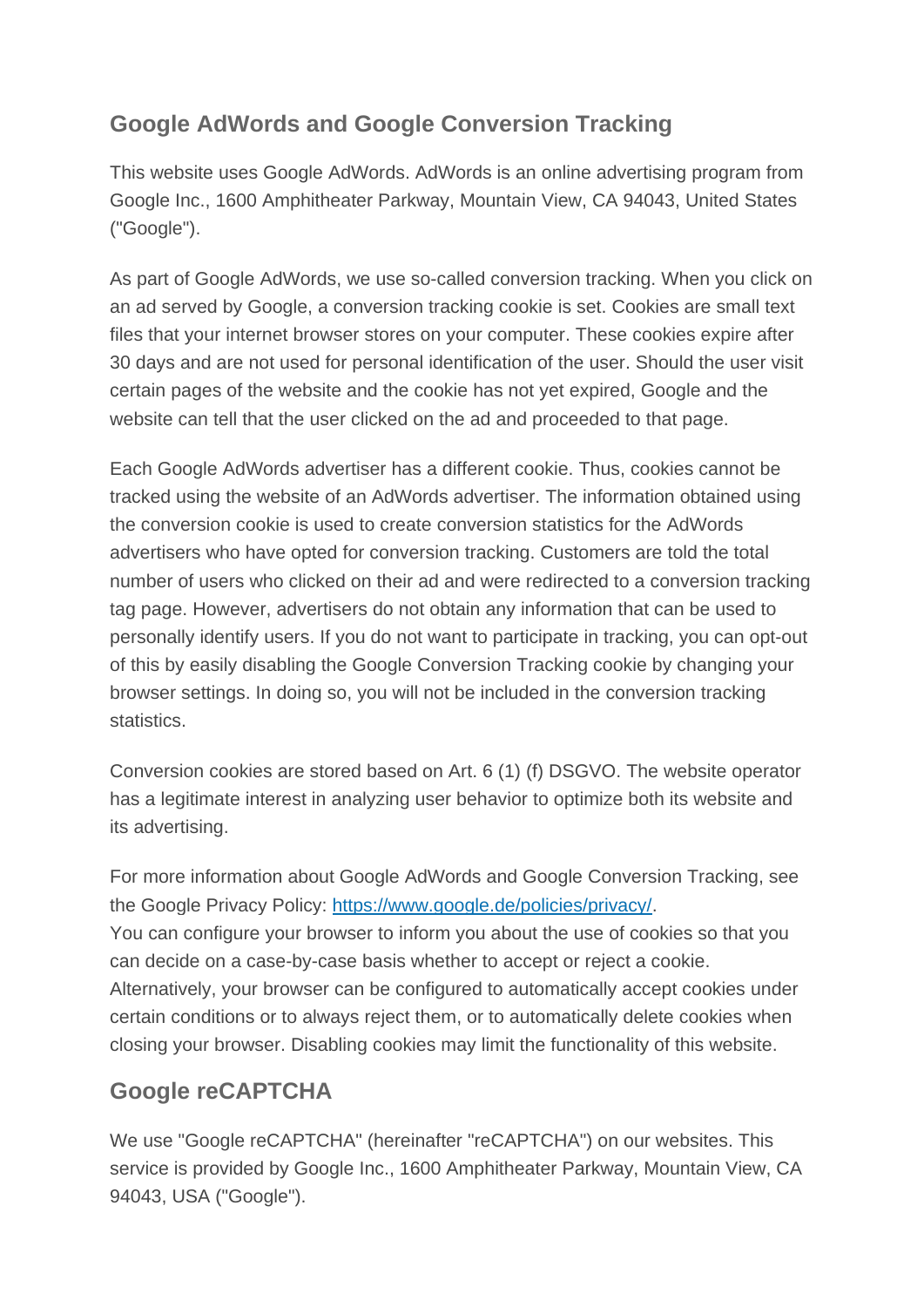reCAPTCHA is used to check whether the data entered on our website (such as on a contact form) has been entered by a human or by an automated program. To do this, reCAPTCHA analyzes the behavior of the website visitor based on various characteristics. This analysis starts automatically as soon as the website visitor enters the website. For the analysis, reCAPTCHA evaluates various information (e.g. IP address, how long the visitor has been on the website, or mouse movements made by the user). The data collected during the analysis will be forwarded to Google.

The reCAPTCHA analyses take place completely in the background. Website visitors are not advised that such an analysis is taking place.

Data processing is based on Art. 6 (1) (f) DSGVO. The website operator has a legitimate interest in protecting its site from abusive automated crawling and spam.

For more information about Google reCAPTCHA and Google's privacy policy, please visit the following links: https://www.google.com/intl/de/policies/privacy/ and https://www.google.com/re captcha/intro/android.html.

## **6. Plugins and tools**

#### **YouTube**

Our website uses plugins from YouTube, which is operated by Google. The operator of the pages is YouTube LLC, 901 Cherry Ave., San Bruno, CA 94066, USA.

If you visit one of our pages featuring a YouTube plugin, a connection to the YouTube servers is established. Here the YouTube server is informed about which of our pages you have visited.

If you're logged in to your YouTube account, YouTube allows you to associate your browsing behavior directly with your personal profile. You can prevent this by logging out of your YouTube account.

YouTube is used to help make our website appealing. This constitutes a justified interest pursuant to Art. 6 (1) (f) DSGVO.

Further information about handling user data, can be found in the data protection declaration of YouTube under https://www.google.de/intl/de/policies/privacy.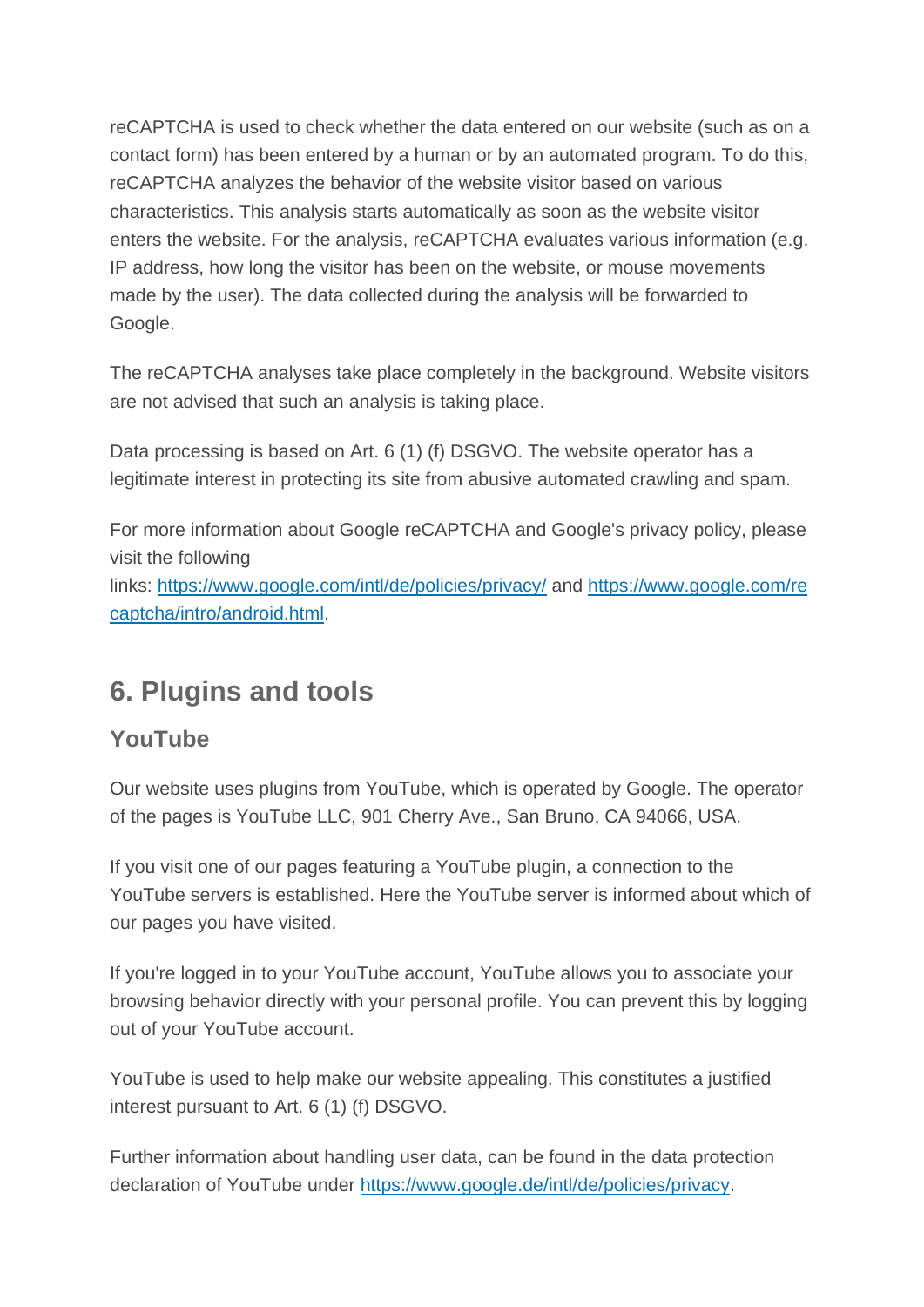#### **Vimeo**

Our website uses features provided by the Vimeo video portal. This service is provided by Vimeo Inc., 555 West 18th Street, New York, New York 10011, USA.

If you visit one of our pages featuring a Vimeo plugin, a connection to the Vimeo servers is established. Here the Vimeo server is informed about which of our pages you have visited. In addition, Vimeo will receive your IP address. This also applies if you are not logged in to Vimeo when you visit our website or do not have a Vimeo account. The information is transmitted to a Vimeo server in the US, where it is stored.

If you are logged in to your Vimeo account, Vimeo allows you to associate your browsing behavior directly with your personal profile. You can prevent this by logging out of your Vimeo account.

For more information on how to handle user data, please refer to the Vimeo Privacy Policy at https://vimeo.com/privacy.

#### **Google Web Fonts**

For uniform representation of fonts, this page uses web fonts provided by Google. When you open a page, your browser loads the required web fonts into your browser cache to display texts and fonts correctly.

For this purpose your browser has to establish a direct connection to Google servers. Google thus becomes aware that our web page was accessed via your IP address. The use of Google Web fonts is done in the interest of a uniform and attractive presentation of our website. This constitutes a justified interest pursuant to Art. 6 (1) (f) DSGVO.

If your browser does not support web fonts, a standard font is used by your computer.

Further information about handling user data, can be found at https://developers.google.com/fonts/faq and in Google's privacy policy at https://www.google.com/policies/privacy/.